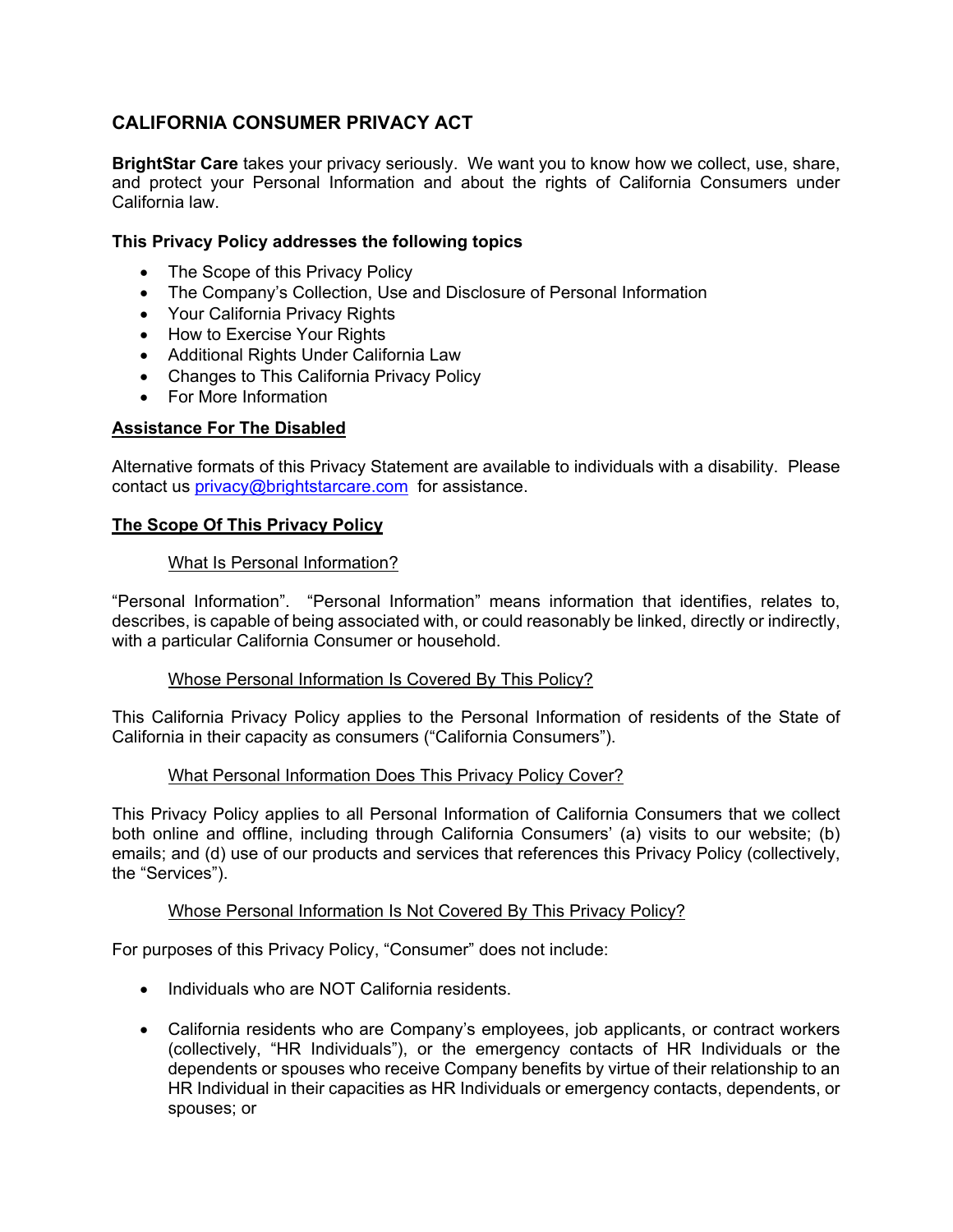• California residents who are employees or other agents of a business engaged in a transaction with Company in their capacities as employees or agents of that business.

# **The Company's Collection, Use And Disclosure Of Personal Information**

This section of the Privacy Policy describes, for the 12 months preceding the date last updated, above, (a) the categories of Personal Information we have collected about you, (b) the sources of that Personal Information, (c) the business and commercial purposes for use, and (d) the categories of third party recipients of your Personal Information. Unless we inform you otherwise, this section also serves as our "**Notice at Collection**" by informing you of your Personal Information to be collected in the future and the purposes for its use.

## Categories Of Personal Information Collected

In the last 12 months, Company collected the following categories of Personal Information about California Consumers:

- **Identifiers**, including: real name, alias, postal address, unique personal identifier, email address, account name, and phone number.
- **Categories described in Cal. Civ. Code § 1798.80(e)** (except those already listed in "Identifiers" above), including: photograph, medical information, insurance information, social security number, and signature.
- **Characteristics of protected classifications under California or federal law**, including: race, ethnicity, gender, medical information, genetic information, physical or mental disability, age over 40.
- **Commercial information**, including: products and services purchased, length of usage, date of purchase, complaints and feedback on products and services.
- **Geolocation information**, including: GPS based location tracking
- **Financial Information**, including: personal financial statement, including assets and liabilities
- **Professional or Employment-Related Information**, present employer, title, description.
- **Non-public education information**, including: highest level achieved
- **Inference information**, including: preferences.

## Sources Of Personal Information and Purposes For Using Personal Information

In the last 12 months, Company collected the categories of Personal Information listed above from the following sources: (1) clients or family members of clients; (2) prospective franchisees; (3) prospective clients; and used those categories of Personal Information for the following purposes:

| <b>Categories of Personal</b><br>Information Collected in the<br><b>Last 12 Months</b> | Sources of that<br><b>Personal Information</b> | <b>Business Purposes and Commercial</b><br><b>Purposes for Collecting that</b><br><b>Personal Information</b> |
|----------------------------------------------------------------------------------------|------------------------------------------------|---------------------------------------------------------------------------------------------------------------|
| <b>Identifiers</b>                                                                     |                                                |                                                                                                               |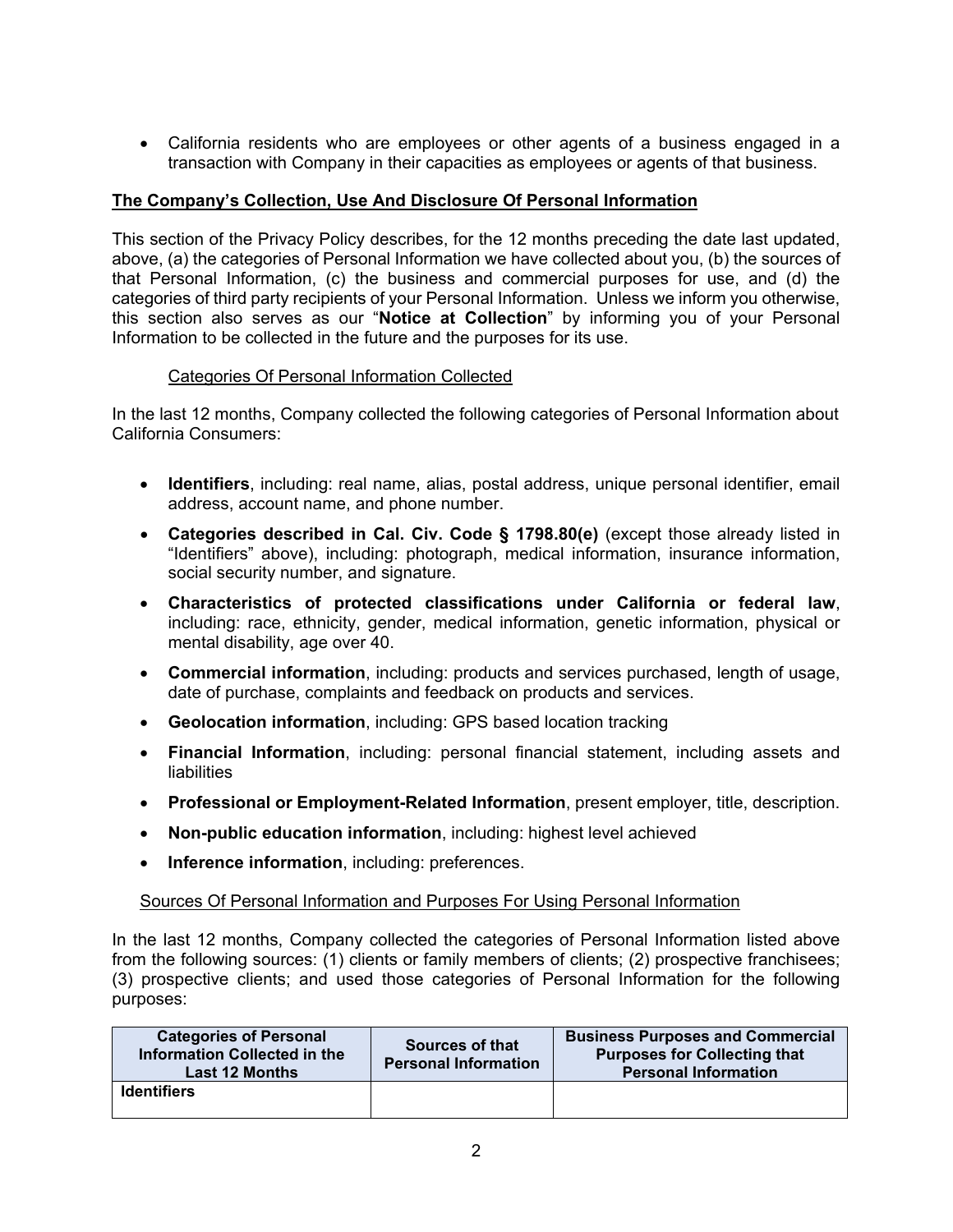| (1) Clients or Family Members<br>• To provide care services to clients<br>• To match clients with local caregiver<br>• Undertaking internal research for<br>technological development and<br>demonstration.                                                                                                                                         |
|-----------------------------------------------------------------------------------------------------------------------------------------------------------------------------------------------------------------------------------------------------------------------------------------------------------------------------------------------------|
|                                                                                                                                                                                                                                                                                                                                                     |
| • Undertaking activities to verify or<br>maintain the quality or safety of<br>service.<br>• Facilitating communications, for<br>example, by collecting and organizing<br>contact information, establishing<br>means of communications, and<br>communicating with current and<br>prospective clients, including<br>regarding questions and feedback. |
| (2) Prospective Clients<br>• To provide care service to clients<br>• Facilitate communications<br>• Undertake activities for marketing and<br>promotions                                                                                                                                                                                            |
|                                                                                                                                                                                                                                                                                                                                                     |
| <b>From Clients or Family Members</b><br>• To provide care services to clients<br>• To match clients with local care givers                                                                                                                                                                                                                         |
|                                                                                                                                                                                                                                                                                                                                                     |
| <b>From Clients or Family Members</b><br>• To provide care services to clients<br>• To match clients with local care givers                                                                                                                                                                                                                         |
| <b>From Clients or Family Members</b>                                                                                                                                                                                                                                                                                                               |
|                                                                                                                                                                                                                                                                                                                                                     |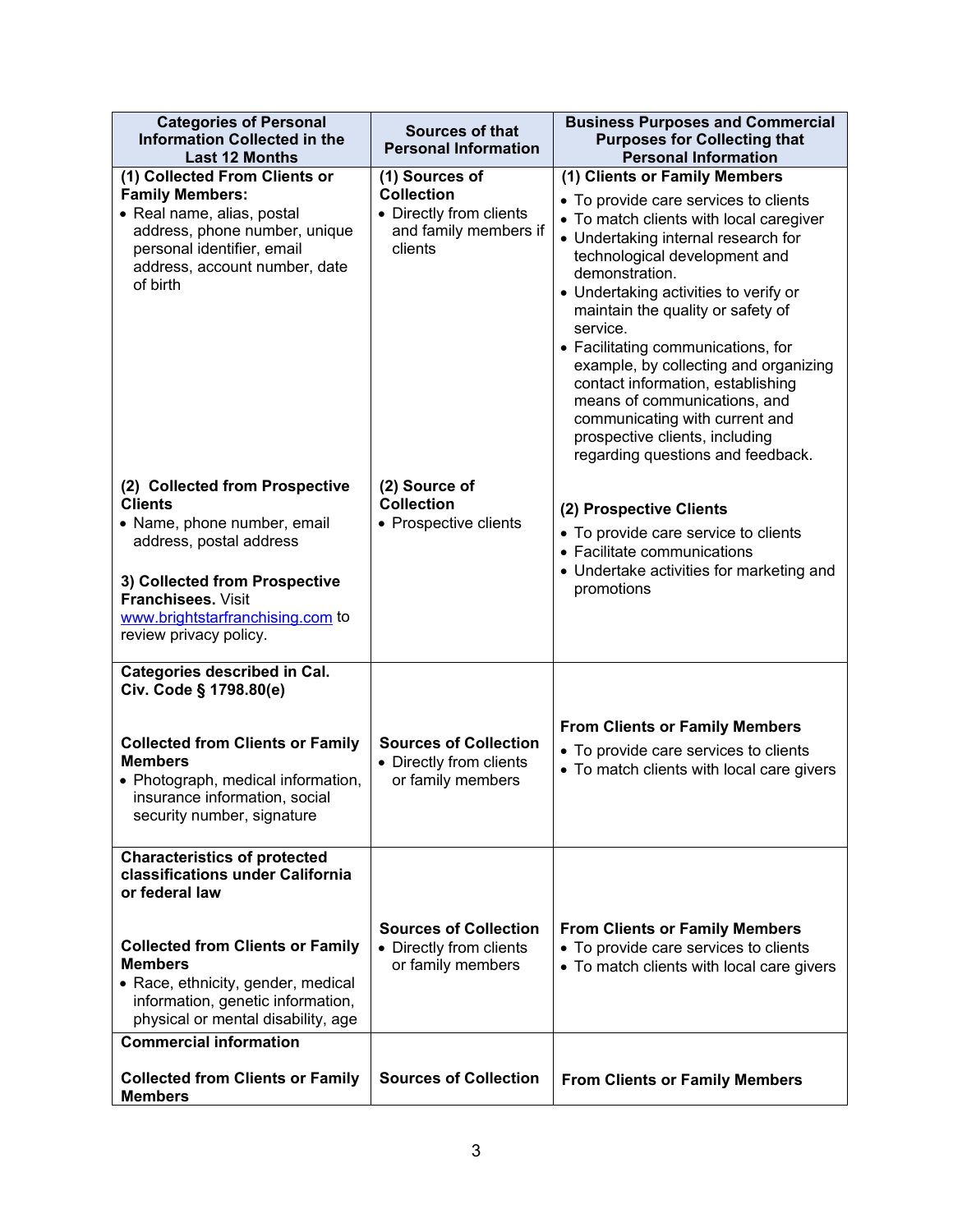| <b>Categories of Personal</b><br><b>Information Collected in the</b><br><b>Last 12 Months</b>                                   | <b>Sources of that</b><br><b>Personal Information</b>                     | <b>Business Purposes and Commercial</b><br><b>Purposes for Collecting that</b><br><b>Personal Information</b>                                                                   |
|---------------------------------------------------------------------------------------------------------------------------------|---------------------------------------------------------------------------|---------------------------------------------------------------------------------------------------------------------------------------------------------------------------------|
| • Products and services<br>purchased, length of usage, date<br>of service, complaints or<br>feedback on products and<br>service | • Directly from clients<br>or family members                              | • Undertaking internal research for<br>technological development and<br>demonstration.<br>• Undertaking activities to verify or<br>maintain the quality or safety of<br>service |
| <b>Geolocation data</b>                                                                                                         |                                                                           |                                                                                                                                                                                 |
| <b>Collected from Service Provider</b><br>• GPS location tracking                                                               | <b>Source of Collection</b><br>• Address verification<br>service provider | <b>From Service Provider</b><br>• To verify accuracy, timeliness, and<br>quality of care service provided                                                                       |
| Professional or employment-<br>related information                                                                              |                                                                           |                                                                                                                                                                                 |
| <b>From Prospective Franchisee</b><br>• Present employer, title,<br>description                                                 | <b>Source of Collection</b><br>• Prospective<br>franchisee                | <b>From Prospective Franchisee</b><br>• Part of due diligence process, to verify<br>background qualification                                                                    |
| Non-public education<br>information                                                                                             |                                                                           |                                                                                                                                                                                 |
| <b>From Prospective Franchisee</b><br>• Highest level of education<br>achieved                                                  | <b>Source of Collection</b><br>• Prospective<br>franchisee                | <b>From Prospective Franchisee</b><br>• Part of due diligence process, to verify<br>background qualification                                                                    |
| <b>Financial Information</b>                                                                                                    |                                                                           |                                                                                                                                                                                 |
| <b>From Prospective Franchisee</b><br>• Personal financial statement,<br>including assets and liabilities                       | <b>Source of Collection</b><br>• Prospective<br>franchisee                | <b>From Prospective Franchisee</b><br>• Part of due diligence process, to verify<br>background qualification                                                                    |
| Inference information                                                                                                           |                                                                           |                                                                                                                                                                                 |
| <b>From Clients or Family Members</b><br>• Preferences                                                                          | <b>Source of Collection</b><br>Directly from clients or<br>family members | <b>From Clients or Family Members</b><br>• To match client with local caregiver                                                                                                 |

# Disclosure Of Personal Information To Third Parties

In the last 12 months, Company disclosed the following categories of Personal Information about California Consumers to the following categories of third parties for a business or commercial purpose: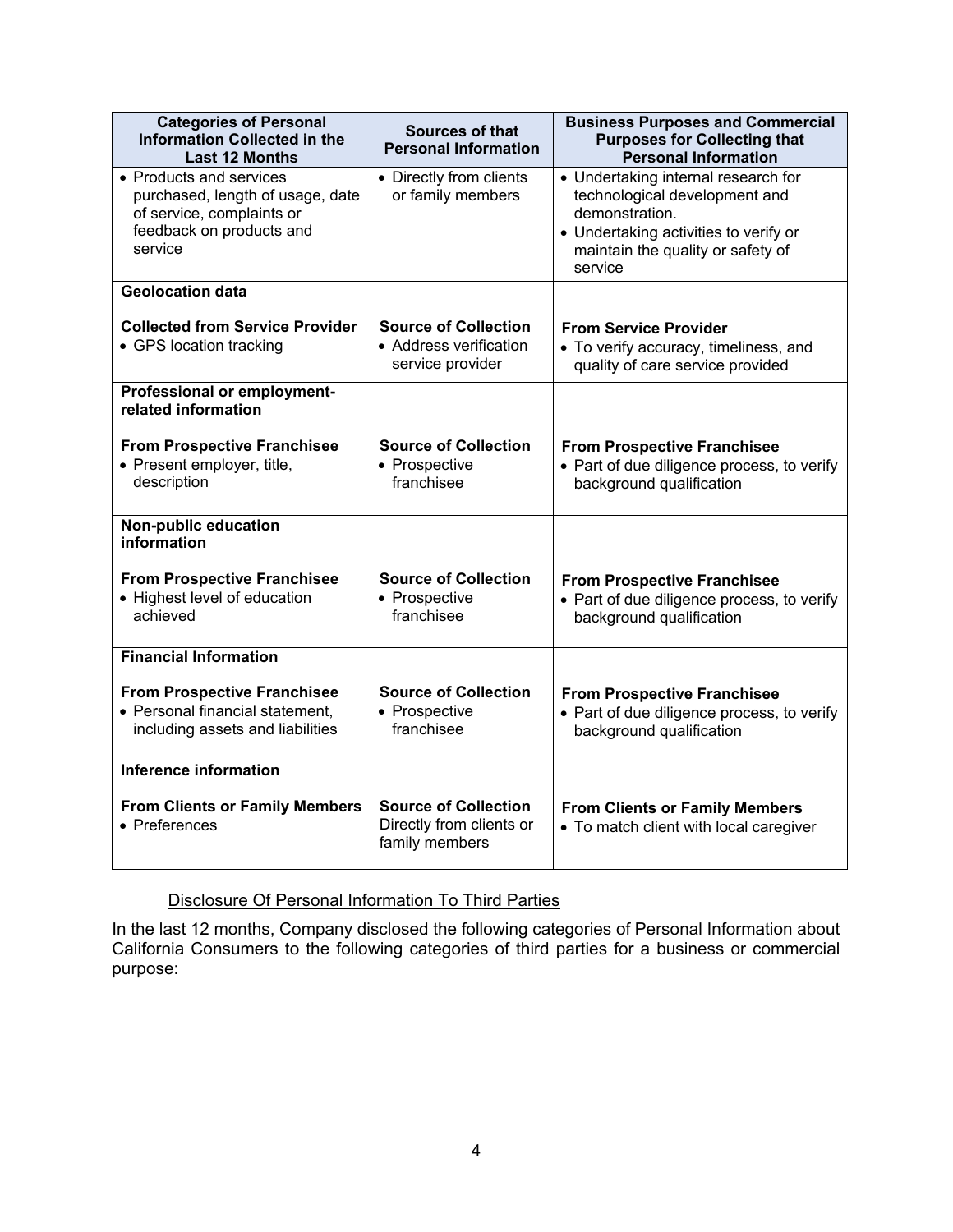| <b>Category of Personal Information</b>                                                | <b>Categories of Third Parties with Whom We</b><br><b>Disclose Categories of Personal Information</b><br>for a Business Purpose in the Last 12 Months            |
|----------------------------------------------------------------------------------------|------------------------------------------------------------------------------------------------------------------------------------------------------------------|
| <b>Identifiers</b>                                                                     |                                                                                                                                                                  |
| From clients or family members                                                         | • To franchisees in order to provide care service<br>• Government agencies, law enforcement, and<br>other parties as required by law, including in<br>litigation |
| Categories described in Cal. Civ. Code §<br>1798.80(e)                                 |                                                                                                                                                                  |
| From clients or family members                                                         | • To franchisees in order to provide care service                                                                                                                |
| <b>Characteristics of protected classifications</b><br>under California or federal law |                                                                                                                                                                  |
| From clients or family members                                                         | • To franchisees in order to provide care service                                                                                                                |
| <b>Geolocation Information</b>                                                         |                                                                                                                                                                  |
| From clients or family members                                                         | • Third-party address verification service (Smarty<br>Streets)                                                                                                   |
| <b>Inference Information</b>                                                           |                                                                                                                                                                  |
| From clients or family members                                                         | • To franchisees in order to provide care service                                                                                                                |

## No Sale Of Personal Information

The Company does not and will not sell California Consumers' Personal Information.

## **YOUR CALIFORNIA PRIVACY RIGHTS**

## a) Right to Know

California Consumers have the right to submit a verifiable request to know:

- The categories and specific pieces of Personal Information that Company has collected about them;
- The categories of sources from which Company collected the Personal Information;
- The categories of Personal Information that Company sold or disclosed to a third party (other than a service provider) for a business purpose and the categories of recipients of that information; and
- The business or commercial purposes for Company's collection, disclosure, or sale of the Personal Information.
- b) Right To Delete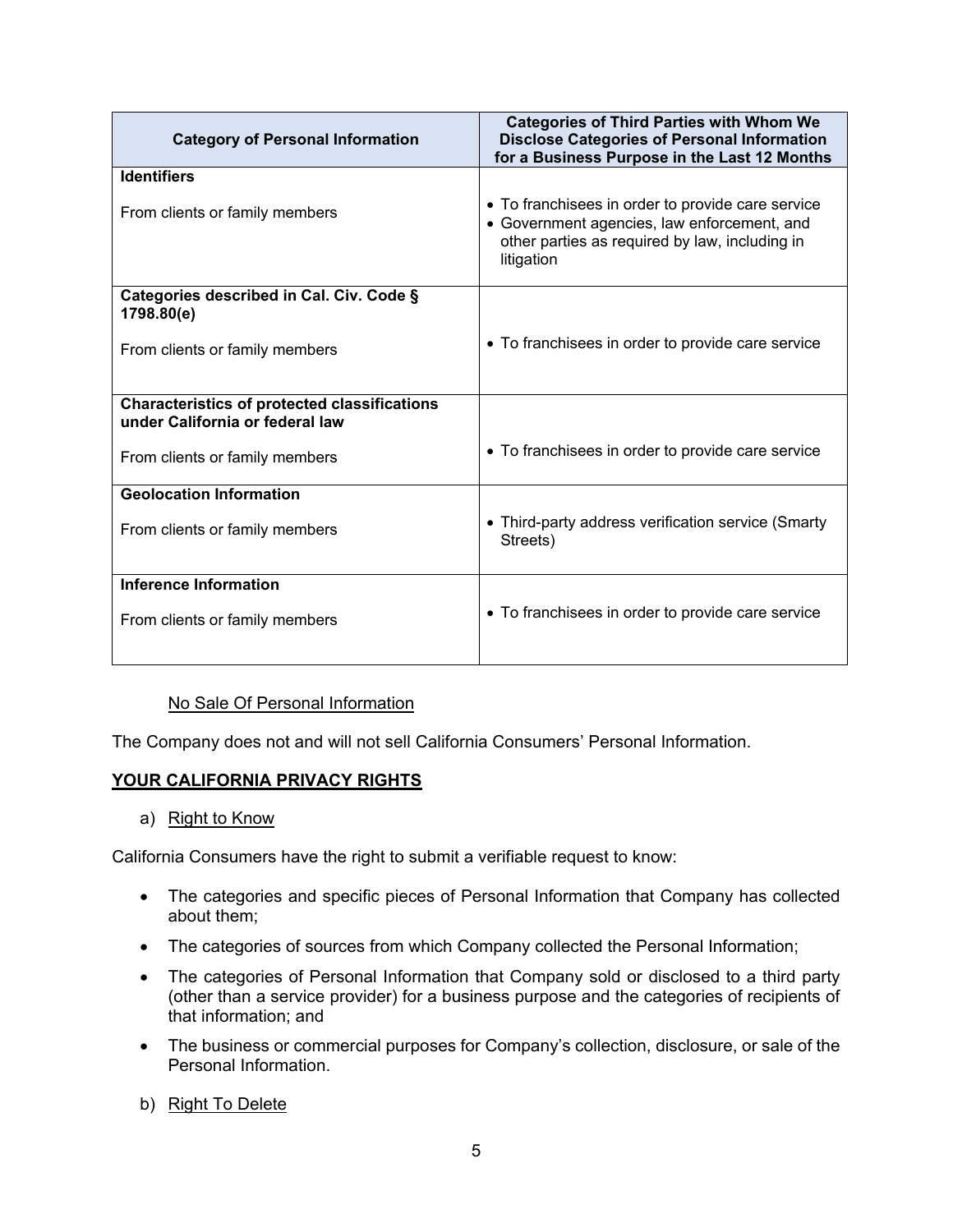- California Consumers have the right to submit a verifiable request for deletion of their Personal Information that Company has collected from the Consumer.
- c) Right to Opt Out of Sale of Personal Information
- California Consumers have a right to opt-out of the sale of the Personal Information. However, as stated above, Company does not and will not sell Personal Information.

# **HOW TO EXERCISE YOUR RIGHTS**

## a) Making Requests

Company will respond to requests in accordance with applicable law if it can verify the identity of the individual submitting the request. California Consumers can exercise their rights in the following ways:

- a) Complete the online request form available [https://www.brightstarcare.com/ccpa](https://www.brightstarcare.com/ccpa-consumer-request-form)[consumer-request-form](https://www.brightstarcare.com/ccpa-consumer-request-form)
- b) Contact by 866.618.7827
- c) **Corporate: 1125 Tri-State Parkway, Suite 700, Gurnee, Illinois, 60031**

## b) Requests By Authorized Agents

You can have an authorized agent submit a CCPA request to us on your behalf by (a) providing us with a written authorization signed by you that designates the agent as your authorized agent for purposes of a CCPA request; (b) verifying your identity directly with us; and (c) directly confirming with us that the agent is authorized to submit the request.

c) How We Will Verify Your Requests

To prevent anyone other than you, or your authorized agent, from exercising the right to know or the right to delete with respect to your personal information, we follow procedures to verify your, or your agent's, identity. This process seeks to confirm that the person making a request is the person about whom we have collected personal information or that person's authorized agent. The verification process involves matching data points that you provide with your request against information about you we already have in our records and that we have determined to be reliable for purposes of verifying your identity. We will use information you provide in your completed request form to verify your identity, and we may request additional information if necessary to complete the verification process.

## **ADDITIONAL RIGHTS UNDER CALIFORNIA LAW**

## a) Your 'Do Not Track' Browser Setting

The Site does not collect personally identifiable information about your online activities over time and across third-party websites or online services. We support the Do Not Track (DNT) browser setting. DNT is a preference you can set in your browser's settings to let the websites you visit, including the Site, know that you do not want the sites collecting your personally identifiable information.